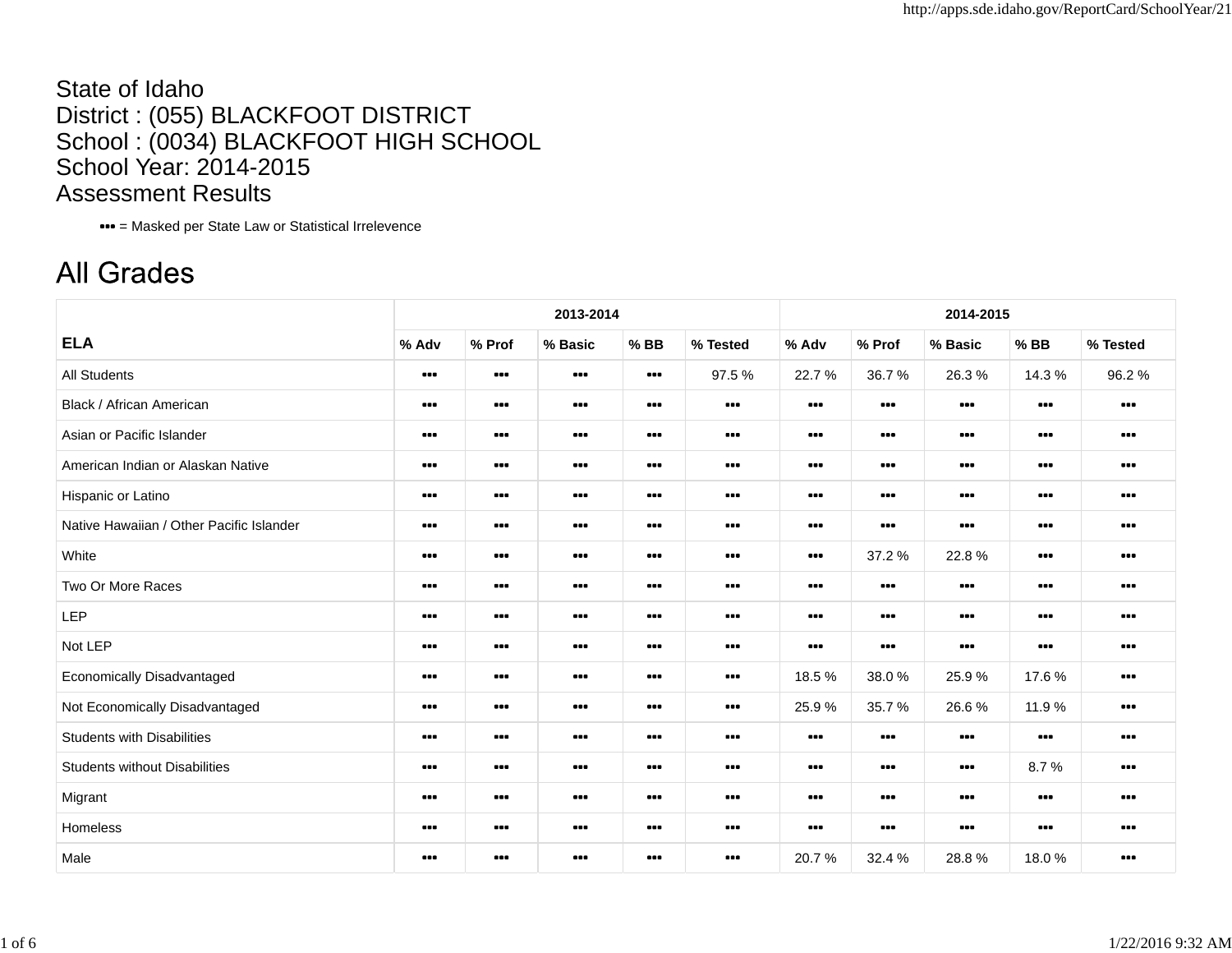|             |                         |                                                      | 2013-2014                                                    |                         |                                                              |                                                     |        | 2014-2015               |                                                              |                                                              |  |  |  |  |  |
|-------------|-------------------------|------------------------------------------------------|--------------------------------------------------------------|-------------------------|--------------------------------------------------------------|-----------------------------------------------------|--------|-------------------------|--------------------------------------------------------------|--------------------------------------------------------------|--|--|--|--|--|
| <b>ELA</b>  | % Adv                   | % Prof                                               | % Basic                                                      | $%$ BB                  | % Tested                                                     | % Adv                                               | % Prof | % Basic                 | % BB                                                         | % Tested                                                     |  |  |  |  |  |
| Female      | $\bullet\bullet\bullet$ | $\begin{array}{c} \bullet\bullet\bullet\end{array}$  | $\begin{array}{ccc} \bullet & \bullet & \bullet \end{array}$ | $\bullet\bullet\bullet$ | $\begin{array}{ccc} \bullet & \bullet & \bullet \end{array}$ | 24.3 %                                              | 40.0 % | 24.3 %                  | 11.4 %                                                       | $\begin{array}{ccc} \bullet & \bullet & \bullet \end{array}$ |  |  |  |  |  |
| At-Risk     | $\bullet\bullet\bullet$ | $\begin{array}{c} \bullet\bullet\bullet \end{array}$ | $\begin{array}{cc} \bullet & \bullet & \bullet \end{array}$  | $\bullet\bullet\bullet$ |                                                              | $\begin{array}{c} \bullet\bullet\bullet\end{array}$ | 35.1 % | 28.4 %                  | $\begin{array}{c} \bullet\bullet\bullet \end{array}$         | $\begin{array}{c} \bullet\bullet\bullet \end{array}$         |  |  |  |  |  |
| Not At-Risk | $\bullet\bullet\bullet$ | $\cdots$                                             | $\begin{array}{ccc} \bullet & \bullet & \bullet \end{array}$ | $\bullet\bullet\bullet$ | $\cdots$                                                     | 29.9 %                                              | 38.5 % | $\bullet\bullet\bullet$ | $\begin{array}{ccc} \bullet & \bullet & \bullet \end{array}$ | $\begin{array}{c} \bullet\bullet\bullet \end{array}$         |  |  |  |  |  |

|                                          |                                                              |                                                              | 2013-2014                                                    |                                                              |                                                             |                                                              |                                                              | 2014-2015                                                    |                                                             |                                                              |
|------------------------------------------|--------------------------------------------------------------|--------------------------------------------------------------|--------------------------------------------------------------|--------------------------------------------------------------|-------------------------------------------------------------|--------------------------------------------------------------|--------------------------------------------------------------|--------------------------------------------------------------|-------------------------------------------------------------|--------------------------------------------------------------|
| <b>Math</b>                              | % Adv                                                        | % Prof                                                       | % Basic                                                      | $%$ BB                                                       | % Tested                                                    | % Adv                                                        | % Prof                                                       | % Basic                                                      | $%$ BB                                                      | % Tested                                                     |
| <b>All Students</b>                      | $\begin{array}{c} \bullet\bullet\bullet \end{array}$         | $\begin{array}{cc} \bullet & \bullet & \bullet \end{array}$  | $\begin{array}{cc} \bullet & \bullet & \bullet \end{array}$  | $\begin{array}{cc} \bullet & \bullet & \bullet \end{array}$  | 97.5%                                                       | 9.5%                                                         | 15.8%                                                        | 27.7%                                                        | 47.0%                                                       | 96.9%                                                        |
| Black / African American                 | $\begin{array}{cc} \bullet & \bullet & \bullet \end{array}$  | $\begin{array}{cc} \bullet & \bullet & \bullet \end{array}$  |                                                              | $\cdots$                                                     | $\begin{array}{cc} \bullet & \bullet & \bullet \end{array}$ | $\begin{array}{cc} \bullet & \bullet & \bullet \end{array}$  | $\begin{array}{cc} \bullet & \bullet & \bullet \end{array}$  | $\begin{array}{cc} \bullet & \bullet & \bullet \end{array}$  | $\begin{array}{cc} \bullet & \bullet & \bullet \end{array}$ | $\begin{array}{cc} \bullet & \bullet & \bullet \end{array}$  |
| Asian or Pacific Islander                | $\begin{array}{cc} \bullet & \bullet & \bullet \end{array}$  | $\begin{array}{ccc} \bullet & \bullet & \bullet \end{array}$ | $\begin{array}{cc} \bullet & \bullet & \bullet \end{array}$  | $\begin{array}{cc} \bullet & \bullet & \bullet \end{array}$  | $\begin{array}{cc} \bullet & \bullet & \bullet \end{array}$ | $\begin{array}{cc} \bullet & \bullet & \bullet \end{array}$  | $\begin{array}{ccc} \bullet & \bullet & \bullet \end{array}$ | $\begin{array}{ccc} \bullet & \bullet & \bullet \end{array}$ | $\begin{array}{cc} \bullet & \bullet & \bullet \end{array}$ | $\begin{array}{ccc} \bullet & \bullet & \bullet \end{array}$ |
| American Indian or Alaskan Native        | $\begin{array}{cc} \bullet & \bullet & \bullet \end{array}$  | $\begin{array}{cc} \bullet & \bullet & \bullet \end{array}$  | $\begin{array}{ccc} \bullet & \bullet & \bullet \end{array}$ | $\begin{array}{cc} \bullet & \bullet & \bullet \end{array}$  | $\begin{array}{cc} \bullet & \bullet & \bullet \end{array}$ | $\begin{array}{cc} \bullet & \bullet & \bullet \end{array}$  | $\begin{array}{cc} \bullet & \bullet & \bullet \end{array}$  | $\begin{array}{cc} \bullet & \bullet & \bullet \end{array}$  | $\begin{array}{cc} \bullet & \bullet & \bullet \end{array}$ | $\begin{array}{ccc} \bullet & \bullet & \bullet \end{array}$ |
| Hispanic or Latino                       | $\begin{array}{ccc} \bullet & \bullet & \bullet \end{array}$ | $\bullet\bullet\bullet$                                      | $\begin{array}{cc} \bullet & \bullet & \bullet \end{array}$  | $\begin{array}{cc} \bullet & \bullet & \bullet \end{array}$  | $\begin{array}{cc} \bullet & \bullet & \bullet \end{array}$ | $\begin{array}{cc} \bullet & \bullet & \bullet \end{array}$  | $\begin{array}{cc} \bullet & \bullet & \bullet \end{array}$  | $\begin{array}{cc} \bullet & \bullet & \bullet \end{array}$  | 64.2%                                                       | $\begin{array}{ccc} \bullet & \bullet & \bullet \end{array}$ |
| Native Hawaiian / Other Pacific Islander | $\begin{array}{c} \bullet\bullet\bullet \end{array}$         | $\cdots$                                                     |                                                              | $\begin{array}{ccc} \bullet & \bullet & \bullet \end{array}$ |                                                             |                                                              | $\begin{array}{cc} \bullet & \bullet & \bullet \end{array}$  | $\cdots$                                                     | $\begin{array}{cc} \bullet & \bullet & \bullet \end{array}$ | $\begin{array}{ccc} \bullet & \bullet & \bullet \end{array}$ |
| White                                    | $\begin{array}{cc} \bullet & \bullet & \bullet \end{array}$  | $\begin{array}{cc} \bullet & \bullet & \bullet \end{array}$  | $\begin{array}{cc} \bullet & \bullet & \bullet \end{array}$  | $\begin{array}{cc} \bullet & \bullet & \bullet \end{array}$  | $\begin{array}{cc} \bullet & \bullet & \bullet \end{array}$ | $\begin{array}{cc} \bullet & \bullet & \bullet \end{array}$  | $\begin{array}{cc} \bullet & \bullet & \bullet \end{array}$  | 27.2 %                                                       | 41.1%                                                       | $\begin{array}{cc} \bullet & \bullet & \bullet \end{array}$  |
| Two Or More Races                        | $\begin{array}{ccc} \bullet & \bullet & \bullet \end{array}$ | $\begin{array}{ccc} \bullet & \bullet & \bullet \end{array}$ |                                                              | $\bullet\bullet\bullet$                                      | $\begin{array}{cc} \bullet & \bullet & \bullet \end{array}$ | $\begin{array}{cc} \bullet & \bullet & \bullet \end{array}$  | $\begin{array}{cc} \bullet & \bullet & \bullet \end{array}$  | $\begin{array}{ccc} \bullet & \bullet & \bullet \end{array}$ | $\begin{array}{c} \bullet \bullet \bullet \end{array}$      | $\begin{array}{ccc} \bullet & \bullet & \bullet \end{array}$ |
| LEP                                      | $\begin{array}{cc} \bullet & \bullet & \bullet \end{array}$  | $\begin{array}{cc} \bullet & \bullet & \bullet \end{array}$  | $\begin{array}{cc} \bullet & \bullet & \bullet \end{array}$  | $\begin{array}{cc} \bullet & \bullet & \bullet \end{array}$  | $\begin{array}{cc} \bullet & \bullet & \bullet \end{array}$ | $\begin{array}{cc} \bullet & \bullet & \bullet \end{array}$  | $\begin{array}{cc} \bullet & \bullet & \bullet \end{array}$  | $\begin{array}{cc} \bullet & \bullet & \bullet \end{array}$  | $\begin{array}{cc} \bullet & \bullet & \bullet \end{array}$ | $\begin{array}{cc} \bullet & \bullet & \bullet \end{array}$  |
| Not LEP                                  | $\begin{array}{cc} \bullet & \bullet & \bullet \end{array}$  | $\begin{array}{ccc} \bullet & \bullet & \bullet \end{array}$ | $\begin{array}{cc} \bullet & \bullet & \bullet \end{array}$  | $\begin{array}{cc} \bullet & \bullet & \bullet \end{array}$  | $\begin{array}{cc} \bullet & \bullet & \bullet \end{array}$ | $\begin{array}{cc} \bullet & \bullet & \bullet \end{array}$  | $\begin{array}{cc} \bullet & \bullet & \bullet \end{array}$  | $\begin{array}{cc} \bullet & \bullet & \bullet \end{array}$  | 44.2 %                                                      | $\begin{array}{cc} \bullet & \bullet & \bullet \end{array}$  |
| Economically Disadvantaged               | $\begin{array}{ccc} \bullet & \bullet & \bullet \end{array}$ | $\bullet\bullet\bullet$                                      | $\bullet\bullet\bullet$                                      | $\bullet\bullet\bullet$                                      | $\bullet\bullet\bullet$                                     | $\bullet\bullet\bullet$                                      | $\begin{array}{cc} \bullet & \bullet & \bullet \end{array}$  | 29.6%                                                        | 52.8%                                                       | $\begin{array}{ccc} \bullet & \bullet & \bullet \end{array}$ |
| Not Economically Disadvantaged           | $\begin{array}{ccc} \bullet & \bullet & \bullet \end{array}$ | $\bullet\bullet\bullet$                                      | $\begin{array}{ccc} \bullet & \bullet & \bullet \end{array}$ | $\bullet\bullet\bullet$                                      | $\begin{array}{cc} \bullet & \bullet & \bullet \end{array}$ | $\begin{array}{ccc} \bullet & \bullet & \bullet \end{array}$ | $\begin{array}{ccc} \bullet & \bullet & \bullet \end{array}$ | 26.2%                                                        | 42.8%                                                       | $\bullet$                                                    |
| <b>Students with Disabilities</b>        | $\begin{array}{c} \bullet\bullet\bullet \end{array}$         | $\bullet\bullet\bullet$                                      |                                                              | $\begin{array}{cc} \bullet & \bullet & \bullet \end{array}$  | $\bullet\bullet\bullet$                                     | $\begin{array}{cc} \bullet & \bullet & \bullet \end{array}$  | $\begin{array}{cc} \bullet & \bullet & \bullet \end{array}$  | $\begin{array}{c} \bullet\bullet\bullet \end{array}$         | $\begin{array}{cc} \bullet & \bullet & \bullet \end{array}$ | $\begin{array}{cc} \bullet & \bullet & \bullet \end{array}$  |
| <b>Students without Disabilities</b>     | $\bullet\bullet\bullet$                                      | $\begin{array}{cc} \bullet & \bullet & \bullet \end{array}$  | $\begin{array}{cc} \bullet & \bullet & \bullet \end{array}$  | $\begin{array}{cc} \bullet & \bullet & \bullet \end{array}$  | $\begin{array}{cc} \bullet & \bullet & \bullet \end{array}$ | $\begin{array}{cc} \bullet & \bullet & \bullet \end{array}$  | $\begin{array}{cc} \bullet & \bullet & \bullet \end{array}$  | $\begin{array}{cc} \bullet & \bullet & \bullet \end{array}$  | 42.9%                                                       | $\begin{array}{cc} \bullet & \bullet & \bullet \end{array}$  |
| Migrant                                  | $\begin{array}{ccc} \bullet & \bullet & \bullet \end{array}$ | $\begin{array}{c} \bullet\bullet\bullet \end{array}$         |                                                              | $\cdots$                                                     |                                                             | $\cdots$                                                     | $\bullet\bullet\bullet$                                      | $\cdots$                                                     | $\begin{array}{cc} \bullet & \bullet & \bullet \end{array}$ | $\bullet\bullet\bullet$                                      |
| Homeless                                 | $\begin{array}{cc} \bullet & \bullet & \bullet \end{array}$  | $\bullet\bullet\bullet$                                      | $\begin{array}{cc} \bullet & \bullet & \bullet \end{array}$  | $\begin{array}{cc} \bullet & \bullet & \bullet \end{array}$  | $\begin{array}{cc} \bullet & \bullet & \bullet \end{array}$ |                                                              | $\begin{array}{cc} \bullet & \bullet & \bullet \end{array}$  | $\begin{array}{cc} \bullet & \bullet & \bullet \end{array}$  | $\begin{array}{cc} \bullet & \bullet & \bullet \end{array}$ | $\begin{array}{ccc} \bullet & \bullet & \bullet \end{array}$ |
| Male                                     | $\begin{array}{c} \bullet\bullet\bullet \end{array}$         | $\bullet\bullet\bullet$                                      |                                                              | $\cdots$                                                     | $\begin{array}{cc} \bullet & \bullet & \bullet \end{array}$ | 12.5 %                                                       | 16.1%                                                        | 25.0%                                                        | 46.4%                                                       | $\begin{array}{cc} \bullet & \bullet & \bullet \end{array}$  |
| Female                                   | $\begin{array}{cc} \bullet & \bullet & \bullet \end{array}$  | $\begin{array}{cc} \bullet & \bullet & \bullet \end{array}$  | $\begin{array}{cc} \bullet & \bullet & \bullet \end{array}$  | $\begin{array}{cc} \bullet & \bullet & \bullet \end{array}$  | $\begin{array}{cc} \bullet & \bullet & \bullet \end{array}$ | 7.1%                                                         | 15.6%                                                        | 29.8%                                                        | 47.5 %                                                      | $\begin{array}{cc} \bullet & \bullet & \bullet \end{array}$  |
| At-Risk                                  | $\begin{array}{ccc} \bullet & \bullet & \bullet \end{array}$ | $\bullet\bullet\bullet$                                      | $\bullet\bullet\bullet$                                      | $\bullet\bullet\bullet$                                      | $\begin{array}{cc} \bullet & \bullet & \bullet \end{array}$ | $\begin{array}{cc} \bullet & \bullet & \bullet \end{array}$  | $\begin{array}{cc} \bullet & \bullet & \bullet \end{array}$  | 28.9%                                                        | 55.6%                                                       | $\bullet$                                                    |
| Not At-Risk                              |                                                              | $\begin{array}{cc} \bullet & \bullet & \bullet \end{array}$  |                                                              | $\begin{array}{cc} \bullet & \bullet & \bullet \end{array}$  | $\begin{array}{cc} \bullet & \bullet & \bullet \end{array}$ |                                                              | $\begin{array}{cc} \bullet & \bullet & \bullet \end{array}$  | 26.3%                                                        | 37.3 %                                                      | $\bullet\bullet\bullet$                                      |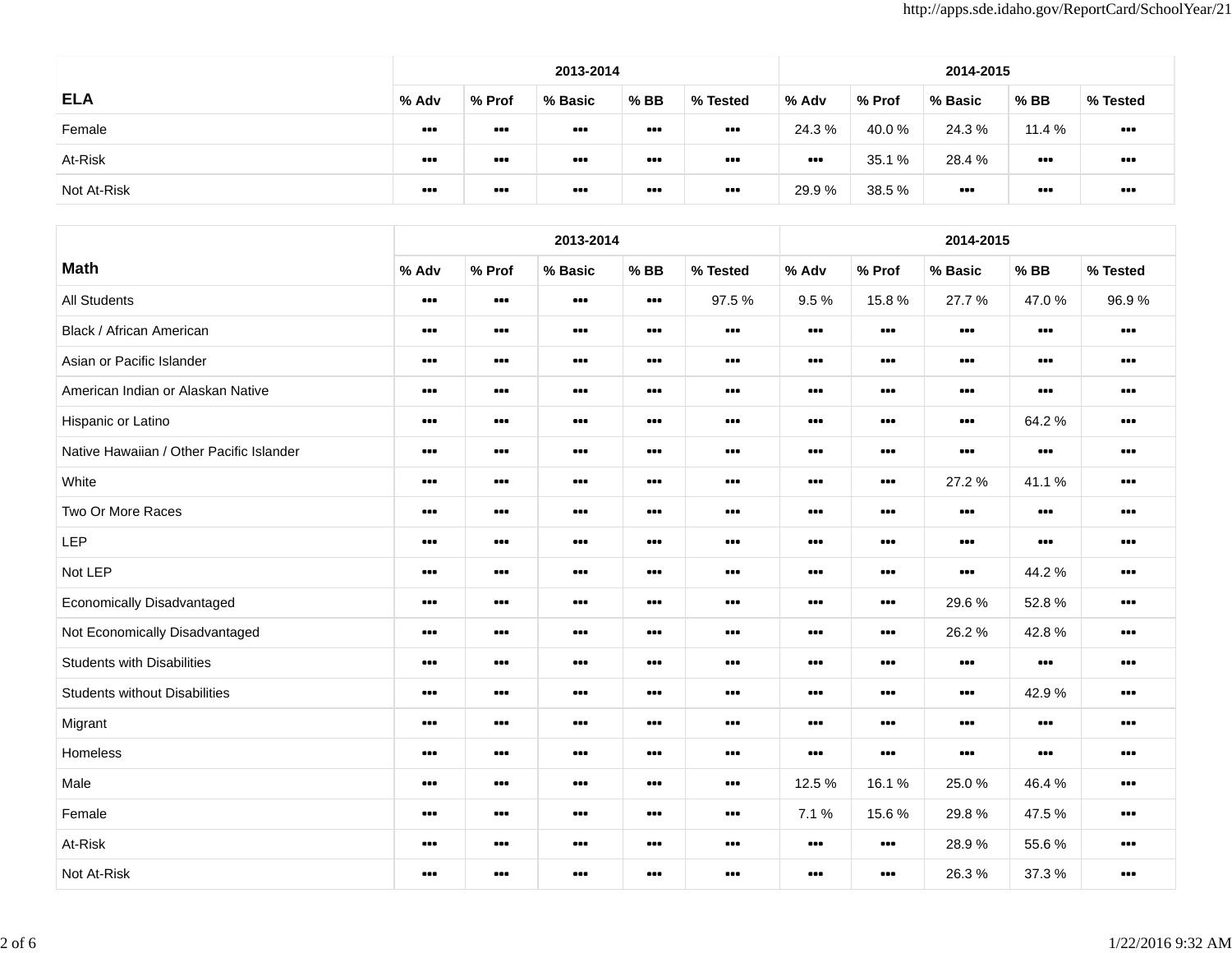|                                          |                                                              |                                                             | 2013-2014                                                    |                                                             |                                                              |                                                              |                                                             | 2014-2015<br>$%$ BB<br>% Tested<br>% Basic<br>34.3 %<br>11.8%<br><br>$\begin{array}{cc} \bullet & \bullet & \bullet \end{array}$<br>$\bullet\bullet\bullet$<br>$\begin{array}{cc} \bullet & \bullet & \bullet \end{array}$<br>$\begin{array}{ccc} \bullet & \bullet & \bullet \end{array}$<br>$\begin{array}{cc} \bullet & \bullet & \bullet \end{array}$<br>$\begin{array}{cc} \bullet & \bullet & \bullet \end{array}$<br><br>$\begin{array}{cc} \bullet & \bullet & \bullet \end{array}$<br>$\bullet\bullet\bullet$<br>$\begin{array}{cc} \bullet & \bullet & \bullet \end{array}$<br>$\begin{array}{cc} \bullet & \bullet & \bullet \end{array}$<br>$\begin{array}{ccc} \bullet & \bullet & \bullet \end{array}$<br>$\begin{array}{ccc} \bullet & \bullet & \bullet \end{array}$<br>$\begin{array}{cc} \bullet & \bullet & \bullet \end{array}$<br>26.1%<br>$\bullet\bullet\bullet$<br>$\begin{array}{cc} \bullet & \bullet & \bullet \end{array}$ |                                                             |                                                              |  |  |  |  |
|------------------------------------------|--------------------------------------------------------------|-------------------------------------------------------------|--------------------------------------------------------------|-------------------------------------------------------------|--------------------------------------------------------------|--------------------------------------------------------------|-------------------------------------------------------------|--------------------------------------------------------------------------------------------------------------------------------------------------------------------------------------------------------------------------------------------------------------------------------------------------------------------------------------------------------------------------------------------------------------------------------------------------------------------------------------------------------------------------------------------------------------------------------------------------------------------------------------------------------------------------------------------------------------------------------------------------------------------------------------------------------------------------------------------------------------------------------------------------------------------------------------------------------|-------------------------------------------------------------|--------------------------------------------------------------|--|--|--|--|
| <b>Science</b>                           | % Adv                                                        | % Prof                                                      | % Basic                                                      | $%$ BB                                                      | % Tested                                                     | % Adv                                                        | % Prof                                                      |                                                                                                                                                                                                                                                                                                                                                                                                                                                                                                                                                                                                                                                                                                                                                                                                                                                                                                                                                        |                                                             |                                                              |  |  |  |  |
| <b>All Students</b>                      | 27.0%                                                        | 39.0%                                                       | 12.4 %                                                       | 21.6%                                                       | 99.2%                                                        | 27.6%                                                        | 26.4%                                                       |                                                                                                                                                                                                                                                                                                                                                                                                                                                                                                                                                                                                                                                                                                                                                                                                                                                                                                                                                        |                                                             | 100.0%                                                       |  |  |  |  |
| Black / African American                 | $\begin{array}{cc} \bullet & \bullet & \bullet \end{array}$  | $\bullet\bullet\bullet$                                     | $\begin{array}{cc} \bullet & \bullet & \bullet \end{array}$  | $\bullet\bullet\bullet$                                     | $\bullet\bullet\bullet$                                      | $\begin{array}{cc} \bullet & \bullet & \bullet \end{array}$  | $\begin{array}{cc} \bullet & \bullet & \bullet \end{array}$ |                                                                                                                                                                                                                                                                                                                                                                                                                                                                                                                                                                                                                                                                                                                                                                                                                                                                                                                                                        |                                                             |                                                              |  |  |  |  |
| Asian or Pacific Islander                | $\begin{array}{cc} \bullet & \bullet & \bullet \end{array}$  | $\begin{array}{cc} \bullet & \bullet & \bullet \end{array}$ | $\begin{array}{ccc} \bullet & \bullet & \bullet \end{array}$ | $\begin{array}{cc} \bullet & \bullet & \bullet \end{array}$ | $\begin{array}{cc} \bullet & \bullet & \bullet \end{array}$  | $\begin{array}{ccc} \bullet & \bullet & \bullet \end{array}$ | $\begin{array}{cc} \bullet & \bullet & \bullet \end{array}$ |                                                                                                                                                                                                                                                                                                                                                                                                                                                                                                                                                                                                                                                                                                                                                                                                                                                                                                                                                        |                                                             |                                                              |  |  |  |  |
| American Indian or Alaskan Native        | $\begin{array}{ccc} \bullet & \bullet & \bullet \end{array}$ | $\bullet\bullet\bullet$                                     | $\cdots$                                                     | $\begin{array}{cc} \bullet & \bullet & \bullet \end{array}$ | $\begin{array}{cc} \bullet & \bullet & \bullet \end{array}$  | $\begin{array}{cc} \bullet & \bullet & \bullet \end{array}$  | $\begin{array}{cc} \bullet & \bullet & \bullet \end{array}$ |                                                                                                                                                                                                                                                                                                                                                                                                                                                                                                                                                                                                                                                                                                                                                                                                                                                                                                                                                        |                                                             |                                                              |  |  |  |  |
| Hispanic or Latino                       | $\begin{array}{c} \bullet\bullet\bullet \end{array}$         | $\begin{array}{c} \bullet\bullet\bullet \end{array}$        | 20.7%                                                        | 27.6%                                                       | $\cdots$                                                     | $\bullet\bullet\bullet$                                      | $\begin{array}{cc} \bullet & \bullet & \bullet \end{array}$ |                                                                                                                                                                                                                                                                                                                                                                                                                                                                                                                                                                                                                                                                                                                                                                                                                                                                                                                                                        |                                                             |                                                              |  |  |  |  |
| Native Hawaiian / Other Pacific Islander | $\begin{array}{cc} \bullet & \bullet & \bullet \end{array}$  | $\begin{array}{cc} \bullet & \bullet & \bullet \end{array}$ | $\begin{array}{cc} \bullet & \bullet & \bullet \end{array}$  |                                                             | $\begin{array}{cc} \bullet & \bullet & \bullet \end{array}$  | $\begin{array}{cc} \bullet & \bullet & \bullet \end{array}$  | $\begin{array}{cc} \bullet & \bullet & \bullet \end{array}$ |                                                                                                                                                                                                                                                                                                                                                                                                                                                                                                                                                                                                                                                                                                                                                                                                                                                                                                                                                        |                                                             |                                                              |  |  |  |  |
| White                                    | $\begin{array}{cc} \bullet & \bullet & \bullet \end{array}$  | 42.6%                                                       | $\begin{array}{cc} \bullet & \bullet & \bullet \end{array}$  | 14.2%                                                       | $\begin{array}{cc} \bullet & \bullet & \bullet \end{array}$  | $\begin{array}{cc} \bullet & \bullet & \bullet \end{array}$  | 28.9%                                                       |                                                                                                                                                                                                                                                                                                                                                                                                                                                                                                                                                                                                                                                                                                                                                                                                                                                                                                                                                        |                                                             |                                                              |  |  |  |  |
| Two Or More Races                        | $\begin{array}{ccc} \bullet & \bullet & \bullet \end{array}$ | $\begin{array}{c} \bullet\bullet\bullet \end{array}$        | $\begin{array}{c} \bullet\bullet\bullet \end{array}$         | $\begin{array}{cc} \bullet & \bullet & \bullet \end{array}$ | $\begin{array}{c} \bullet\bullet\bullet \end{array}$         | $\begin{array}{cc} \bullet & \bullet & \bullet \end{array}$  | $\begin{array}{cc} \bullet & \bullet & \bullet \end{array}$ | $\bullet\bullet\bullet$                                                                                                                                                                                                                                                                                                                                                                                                                                                                                                                                                                                                                                                                                                                                                                                                                                                                                                                                | $\begin{array}{cc} \bullet & \bullet & \bullet \end{array}$ | $\begin{array}{cc} \bullet & \bullet & \bullet \end{array}$  |  |  |  |  |
| LEP                                      | $\begin{array}{ccc} \bullet & \bullet & \bullet \end{array}$ | $\bullet\bullet\bullet$                                     | $\begin{array}{ccc} \bullet & \bullet & \bullet \end{array}$ |                                                             | $\begin{array}{cc} \bullet & \bullet & \bullet \end{array}$  | $\bullet\bullet\bullet$                                      | $\begin{array}{cc} \bullet & \bullet & \bullet \end{array}$ |                                                                                                                                                                                                                                                                                                                                                                                                                                                                                                                                                                                                                                                                                                                                                                                                                                                                                                                                                        | $\begin{array}{cc} \bullet & \bullet & \bullet \end{array}$ | $\begin{array}{cc} \bullet & \bullet & \bullet \end{array}$  |  |  |  |  |
| Not LEP                                  | $\begin{array}{ccc} \bullet & \bullet & \bullet \end{array}$ | $\begin{array}{cc} \bullet & \bullet & \bullet \end{array}$ | $\begin{array}{c} \bullet\bullet\bullet \end{array}$         | 18.3%                                                       | $\begin{array}{ccc} \bullet & \bullet & \bullet \end{array}$ | $\begin{array}{cc} \bullet & \bullet & \bullet \end{array}$  |                                                             | $\begin{array}{cc} \bullet & \bullet & \bullet \end{array}$                                                                                                                                                                                                                                                                                                                                                                                                                                                                                                                                                                                                                                                                                                                                                                                                                                                                                            | 31.1%                                                       | $\begin{array}{cc} \bullet & \bullet & \bullet \end{array}$  |  |  |  |  |
| Economically Disadvantaged               | $\begin{array}{ccc} \bullet & \bullet & \bullet \end{array}$ | 31.7%                                                       | $\begin{array}{cc} \bullet & \bullet & \bullet \end{array}$  | 29.2%                                                       | $\begin{array}{cc} \bullet & \bullet & \bullet \end{array}$  | $\begin{array}{ccc} \bullet & \bullet & \bullet \end{array}$ | 31.4%                                                       | $\bullet\bullet\bullet$                                                                                                                                                                                                                                                                                                                                                                                                                                                                                                                                                                                                                                                                                                                                                                                                                                                                                                                                | 39.2%                                                       | $\begin{array}{ccc} \bullet & \bullet & \bullet \end{array}$ |  |  |  |  |
| Not Economically Disadvantaged           | 33.1%                                                        | 46.3%                                                       | $\begin{array}{cc} \bullet & \bullet & \bullet \end{array}$  | $\bullet\bullet\bullet$                                     | $\begin{array}{cc} \bullet & \bullet & \bullet \end{array}$  | 32.2 %                                                       |                                                             | $\bullet\bullet\bullet$                                                                                                                                                                                                                                                                                                                                                                                                                                                                                                                                                                                                                                                                                                                                                                                                                                                                                                                                | 30.9%                                                       | $\begin{array}{cc} \bullet & \bullet & \bullet \end{array}$  |  |  |  |  |
| <b>Students with Disabilities</b>        | $\begin{array}{cc} \bullet & \bullet & \bullet \end{array}$  | $\begin{array}{c} \bullet\bullet\bullet\end{array}$         | $\begin{array}{ccc} \bullet & \bullet & \bullet \end{array}$ | $\bullet\bullet\bullet$                                     | $\begin{array}{ccc} \bullet & \bullet & \bullet \end{array}$ | $\bullet\bullet\bullet$                                      |                                                             | $\bullet\bullet\bullet$                                                                                                                                                                                                                                                                                                                                                                                                                                                                                                                                                                                                                                                                                                                                                                                                                                                                                                                                | $\begin{array}{cc} \bullet & \bullet & \bullet \end{array}$ | $\begin{array}{cc} \bullet & \bullet & \bullet \end{array}$  |  |  |  |  |
| <b>Students without Disabilities</b>     | $\begin{array}{cc} \bullet & \bullet & \bullet \end{array}$  | $\begin{array}{cc} \bullet & \bullet & \bullet \end{array}$ | $\begin{array}{ccc} \bullet & \bullet & \bullet \end{array}$ | 14.2%                                                       | $\begin{array}{cc} \bullet & \bullet & \bullet \end{array}$  | $\begin{array}{cc} \bullet & \bullet & \bullet \end{array}$  | $\begin{array}{cc} \bullet & \bullet & \bullet \end{array}$ | $\begin{array}{cc} \bullet & \bullet & \bullet \end{array}$                                                                                                                                                                                                                                                                                                                                                                                                                                                                                                                                                                                                                                                                                                                                                                                                                                                                                            | 31.0%                                                       | $\begin{array}{cc} \bullet & \bullet & \bullet \end{array}$  |  |  |  |  |
| Migrant                                  | $\begin{array}{ccc} \bullet & \bullet & \bullet \end{array}$ | $\bullet\bullet\bullet$                                     | $\begin{array}{ccc} \bullet & \bullet & \bullet \end{array}$ | $\begin{array}{cc} \bullet & \bullet & \bullet \end{array}$ |                                                              | $\begin{array}{cc} \bullet & \bullet & \bullet \end{array}$  |                                                             |                                                                                                                                                                                                                                                                                                                                                                                                                                                                                                                                                                                                                                                                                                                                                                                                                                                                                                                                                        |                                                             | $\begin{array}{ccc} \bullet & \bullet & \bullet \end{array}$ |  |  |  |  |
| Homeless                                 | $\begin{array}{cc} \bullet & \bullet & \bullet \end{array}$  | $\begin{array}{cc} \bullet & \bullet & \bullet \end{array}$ | $\begin{array}{cc} \bullet & \bullet & \bullet \end{array}$  | $\cdots$                                                    | $\begin{array}{cc} \bullet & \bullet & \bullet \end{array}$  | $\begin{array}{cc} \bullet & \bullet & \bullet \end{array}$  | $\begin{array}{cc} \bullet & \bullet & \bullet \end{array}$ | $\bullet\bullet\bullet$                                                                                                                                                                                                                                                                                                                                                                                                                                                                                                                                                                                                                                                                                                                                                                                                                                                                                                                                | $\begin{array}{cc} \bullet & \bullet & \bullet \end{array}$ | $\begin{array}{cc} \bullet & \bullet & \bullet \end{array}$  |  |  |  |  |
| Male                                     | 34.8%                                                        | 38.6%                                                       | 7.6%                                                         | 18.9%                                                       | $\begin{array}{ccc} \bullet & \bullet & \bullet \end{array}$ | 29.6%                                                        | 27.0%                                                       | 10.4 %                                                                                                                                                                                                                                                                                                                                                                                                                                                                                                                                                                                                                                                                                                                                                                                                                                                                                                                                                 | 33.0%                                                       | $\begin{array}{cc} \bullet & \bullet & \bullet \end{array}$  |  |  |  |  |
| Female                                   | 17.4 %                                                       | 39.4%                                                       | 18.3%                                                        | 24.8%                                                       |                                                              | 25.9%                                                        | 25.9%                                                       | 12.9%                                                                                                                                                                                                                                                                                                                                                                                                                                                                                                                                                                                                                                                                                                                                                                                                                                                                                                                                                  | 35.3%                                                       | $\begin{array}{ccc} \bullet & \bullet & \bullet \end{array}$ |  |  |  |  |
| At-Risk                                  | $\begin{array}{cc} \bullet & \bullet & \bullet \end{array}$  | $\begin{array}{cc} \bullet & \bullet & \bullet \end{array}$ | $\begin{array}{ccc} \bullet & \bullet & \bullet \end{array}$ |                                                             | $\begin{array}{cc} \bullet & \bullet & \bullet \end{array}$  | 18.5 %                                                       | 26.7%                                                       | 9.6%                                                                                                                                                                                                                                                                                                                                                                                                                                                                                                                                                                                                                                                                                                                                                                                                                                                                                                                                                   | 45.2%                                                       | $\begin{array}{cc} \bullet & \bullet & \bullet \end{array}$  |  |  |  |  |
| Not At-Risk                              | $\begin{array}{cc} \bullet & \bullet & \bullet \end{array}$  | $\begin{array}{cc} \bullet & \bullet & \bullet \end{array}$ | $\begin{array}{ccc} \bullet & \bullet & \bullet \end{array}$ | $\begin{array}{cc} \bullet & \bullet & \bullet \end{array}$ | $\begin{array}{cc} \bullet & \bullet & \bullet \end{array}$  | 37.8%                                                        | 26.1%                                                       | 14.3 %                                                                                                                                                                                                                                                                                                                                                                                                                                                                                                                                                                                                                                                                                                                                                                                                                                                                                                                                                 | 21.8%                                                       | $\begin{array}{cc} \bullet & \bullet & \bullet \end{array}$  |  |  |  |  |

## **High School**

|            |       | 2013-2014 |       |      |               |       | 14-2015<br>201                  |         |        |      |  |  |  |
|------------|-------|-----------|-------|------|---------------|-------|---------------------------------|---------|--------|------|--|--|--|
| <b>ELA</b> | % Adv | Prot      | Racir | % BB | O/2<br>Tested | % Adv | $\mathbf{O}/\mathbf{O}$<br>Prof | % Basic | $%$ BB | - 01 |  |  |  |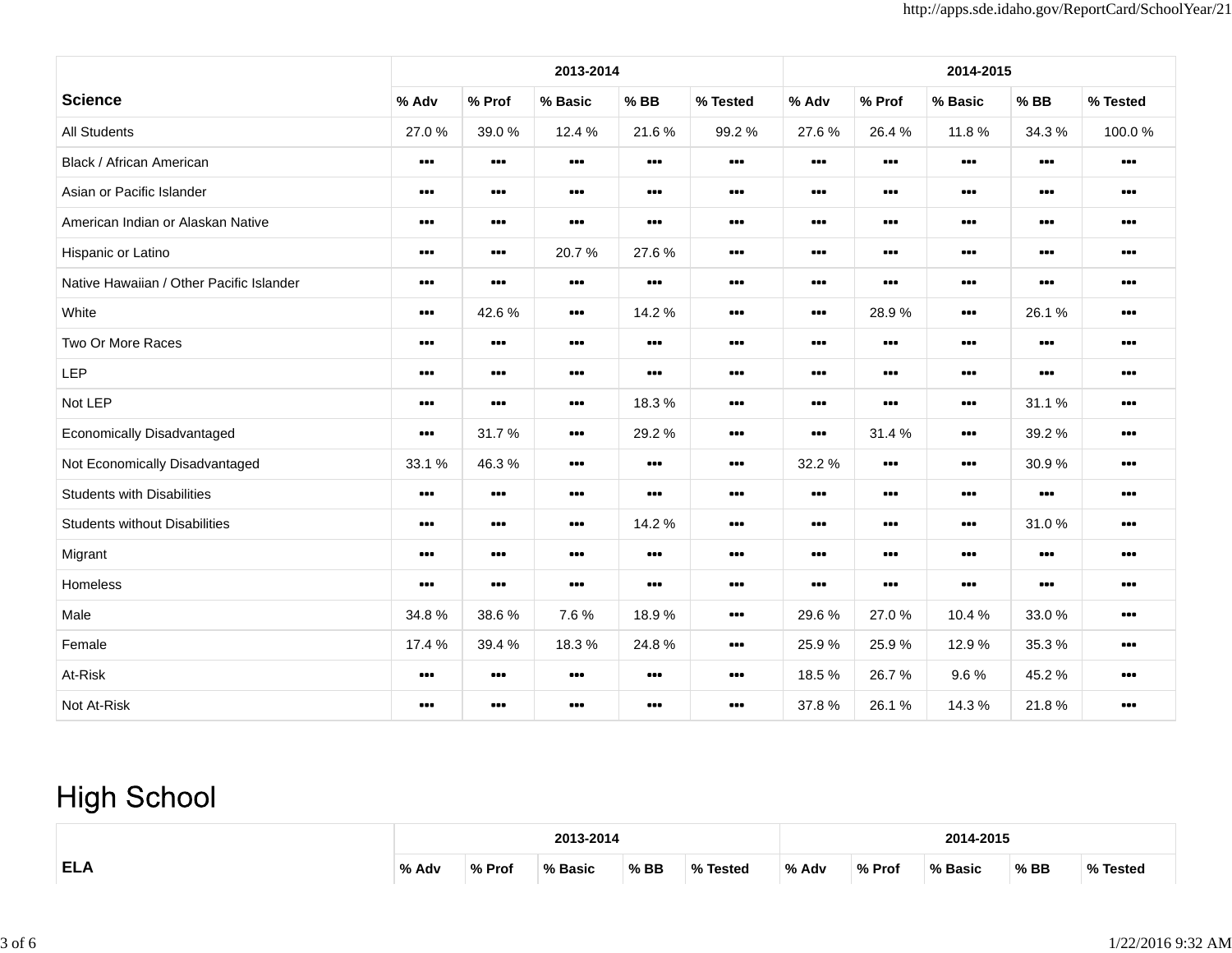|                                          |                                                              |                                                              | 2013-2014                                                    |                                                             |                                                              |                                                              |                                                             | 2014-2015                                                    |                                                              |                                                              |
|------------------------------------------|--------------------------------------------------------------|--------------------------------------------------------------|--------------------------------------------------------------|-------------------------------------------------------------|--------------------------------------------------------------|--------------------------------------------------------------|-------------------------------------------------------------|--------------------------------------------------------------|--------------------------------------------------------------|--------------------------------------------------------------|
| <b>ELA</b>                               | % Adv                                                        | % Prof                                                       | % Basic                                                      | $%$ BB                                                      | % Tested                                                     | % Adv                                                        | % Prof                                                      | % Basic                                                      | $%$ BB                                                       | % Tested                                                     |
| <b>All Students</b>                      | $\begin{array}{cc} \bullet & \bullet & \bullet \end{array}$  | $\begin{array}{cc} \bullet & \bullet & \bullet \end{array}$  | $\begin{array}{ccc} \bullet & \bullet & \bullet \end{array}$ | $\begin{array}{cc} \bullet & \bullet & \bullet \end{array}$ | $\begin{array}{cc} \bullet & \bullet & \bullet \end{array}$  | 22.7%                                                        | 36.7%                                                       | 26.3%                                                        | 14.3 %                                                       | 96.2%                                                        |
| Black / African American                 | $\begin{array}{cc} \bullet & \bullet & \bullet \end{array}$  | $\bullet\bullet\bullet$                                      | $\begin{array}{cc} \bullet & \bullet & \bullet \end{array}$  | $\bullet\bullet\bullet$                                     | $\begin{array}{cc} \bullet & \bullet & \bullet \end{array}$  | $\begin{array}{cc} \bullet & \bullet & \bullet \end{array}$  | $\begin{array}{cc} \bullet & \bullet & \bullet \end{array}$ | $\begin{array}{cc} \bullet & \bullet & \bullet \end{array}$  | $\bullet\bullet\bullet$                                      | $\begin{array}{cc} \bullet & \bullet & \bullet \end{array}$  |
| Asian or Pacific Islander                | $\bullet\bullet\bullet$                                      | $\bullet\bullet\bullet$                                      | $\begin{array}{cc} \bullet & \bullet & \bullet \end{array}$  | $\begin{array}{cc} \bullet & \bullet & \bullet \end{array}$ | $\begin{array}{cc} \bullet & \bullet & \bullet \end{array}$  | $\begin{array}{cc} \bullet & \bullet & \bullet \end{array}$  | $\begin{array}{cc} \bullet & \bullet & \bullet \end{array}$ | $\begin{array}{c} \bullet\bullet\bullet \end{array}$         | $\begin{array}{cc} \bullet & \bullet & \bullet \end{array}$  | $\begin{array}{cc} \bullet & \bullet & \bullet \end{array}$  |
| American Indian or Alaskan Native        | $\begin{array}{cc} \bullet & \bullet & \bullet \end{array}$  | $\begin{array}{ccc} \bullet & \bullet & \bullet \end{array}$ | $\begin{array}{ccc} \bullet & \bullet & \bullet \end{array}$ | $\begin{array}{cc} \bullet & \bullet & \bullet \end{array}$ | $\begin{array}{ccc} \bullet & \bullet & \bullet \end{array}$ | $\begin{array}{ccc} \bullet & \bullet & \bullet \end{array}$ | $\begin{array}{cc} \bullet & \bullet & \bullet \end{array}$ | $\begin{array}{cc} \bullet & \bullet & \bullet \end{array}$  | $\begin{array}{cc} \bullet & \bullet & \bullet \end{array}$  | $\begin{array}{ccc} \bullet & \bullet & \bullet \end{array}$ |
| Hispanic or Latino                       | $\begin{array}{cc} \bullet & \bullet & \bullet \end{array}$  | $\begin{array}{cc} \bullet & \bullet & \bullet \end{array}$  | $\begin{array}{cc} \bullet & \bullet & \bullet \end{array}$  | $\bullet\bullet\bullet$                                     | $\begin{array}{cc} \bullet & \bullet & \bullet \end{array}$  | $\begin{array}{cc} \bullet & \bullet & \bullet \end{array}$  | $\begin{array}{cc} \bullet & \bullet & \bullet \end{array}$ | $\begin{array}{cc} \bullet & \bullet & \bullet \end{array}$  | $\begin{array}{cc} \bullet & \bullet & \bullet \end{array}$  | $\begin{array}{ccc} \bullet & \bullet & \bullet \end{array}$ |
| Native Hawaiian / Other Pacific Islander | $\bullet\bullet\bullet$                                      | $\begin{array}{ccc} \bullet & \bullet & \bullet \end{array}$ | $\begin{array}{cc} \bullet & \bullet & \bullet \end{array}$  | $\begin{array}{cc} \bullet & \bullet & \bullet \end{array}$ | $\begin{array}{cc} \bullet & \bullet & \bullet \end{array}$  |                                                              | $\begin{array}{cc} \bullet & \bullet & \bullet \end{array}$ | $\begin{array}{cc} \bullet & \bullet & \bullet \end{array}$  | $\begin{array}{cc} \bullet & \bullet & \bullet \end{array}$  | $\begin{array}{c} \bullet\bullet\bullet \end{array}$         |
| White                                    | $\begin{array}{cc} \bullet & \bullet & \bullet \end{array}$  | $\bullet\bullet\bullet$                                      | $\begin{array}{cc} \bullet & \bullet & \bullet \end{array}$  | $\begin{array}{cc} \bullet & \bullet & \bullet \end{array}$ | $\begin{array}{cc} \bullet & \bullet & \bullet \end{array}$  | $\begin{array}{cc} \bullet & \bullet & \bullet \end{array}$  | 37.2 %                                                      | 22.8%                                                        | $\begin{array}{cc} \bullet & \bullet & \bullet \end{array}$  | $\begin{array}{cc} \bullet & \bullet & \bullet \end{array}$  |
| Two Or More Races                        | $\begin{array}{c} \bullet \bullet \bullet \end{array}$       | $\begin{array}{ccc} \bullet & \bullet & \bullet \end{array}$ | $\bullet\bullet\bullet$                                      | $\begin{array}{cc} \bullet & \bullet & \bullet \end{array}$ | $\begin{array}{cc} \bullet & \bullet & \bullet \end{array}$  | $\begin{array}{cc} \bullet & \bullet & \bullet \end{array}$  | $\begin{array}{c} \bullet\bullet\bullet\end{array}$         | $\begin{array}{cc} \bullet & \bullet & \bullet \end{array}$  | $\begin{array}{cc} \bullet & \bullet & \bullet \end{array}$  | $\begin{array}{ccc} \bullet & \bullet & \bullet \end{array}$ |
| <b>LEP</b>                               | $\begin{array}{cc} \bullet & \bullet & \bullet \end{array}$  | $\begin{array}{ccc} \bullet & \bullet & \bullet \end{array}$ | $\begin{array}{ccc} \bullet & \bullet & \bullet \end{array}$ | $\begin{array}{cc} \bullet & \bullet & \bullet \end{array}$ | $\begin{array}{cc} \bullet & \bullet & \bullet \end{array}$  | $\begin{array}{cc} \bullet & \bullet & \bullet \end{array}$  | $\begin{array}{cc} \bullet & \bullet & \bullet \end{array}$ | $\begin{array}{ccc} \bullet & \bullet & \bullet \end{array}$ | $\begin{array}{ccc} \bullet & \bullet & \bullet \end{array}$ | $\begin{array}{cc} \bullet & \bullet & \bullet \end{array}$  |
| Not LEP                                  | $\begin{array}{cc} \bullet & \bullet & \bullet \end{array}$  | $\begin{array}{cc} \bullet & \bullet & \bullet \end{array}$  | $\begin{array}{cc} \bullet & \bullet & \bullet \end{array}$  | $\begin{array}{cc} \bullet & \bullet & \bullet \end{array}$ | $\begin{array}{cc} \bullet & \bullet & \bullet \end{array}$  | $\begin{array}{cc} \bullet & \bullet & \bullet \end{array}$  | $\begin{array}{cc} \bullet & \bullet & \bullet \end{array}$ | $\begin{array}{cc} \bullet & \bullet & \bullet \end{array}$  | $\begin{array}{cc} \bullet & \bullet & \bullet \end{array}$  | $\begin{array}{cc} \bullet & \bullet & \bullet \end{array}$  |
| Economically Disadvantaged               | $\begin{array}{c} \bullet\bullet\bullet\end{array}$          | $\begin{array}{ccc} \bullet & \bullet & \bullet \end{array}$ | $\bullet\bullet\bullet$                                      | $\cdots$                                                    | $\begin{array}{c} \bullet\bullet\bullet \end{array}$         | 18.5 %                                                       | 38.0%                                                       | 25.9%                                                        | 17.6%                                                        | $\begin{array}{cc} \bullet & \bullet & \bullet \end{array}$  |
| Not Economically Disadvantaged           | $\begin{array}{cc} \bullet & \bullet & \bullet \end{array}$  | $\begin{array}{ccc} \bullet & \bullet & \bullet \end{array}$ | $\begin{array}{cc} \bullet & \bullet & \bullet \end{array}$  | $\begin{array}{cc} \bullet & \bullet & \bullet \end{array}$ | $\begin{array}{cc} \bullet & \bullet & \bullet \end{array}$  | 25.9%                                                        | 35.7%                                                       | 26.6%                                                        | 11.9 %                                                       | $\begin{array}{cc} \bullet & \bullet & \bullet \end{array}$  |
| <b>Students with Disabilities</b>        | $\begin{array}{c} \bullet\bullet\bullet\end{array}$          | $\begin{array}{ccc} \bullet & \bullet & \bullet \end{array}$ | $\begin{array}{cc} \bullet & \bullet & \bullet \end{array}$  | $\begin{array}{cc} \bullet & \bullet & \bullet \end{array}$ | $\begin{array}{cc} \bullet & \bullet & \bullet \end{array}$  | $\begin{array}{cc} \bullet & \bullet & \bullet \end{array}$  | $\begin{array}{cc} \bullet & \bullet & \bullet \end{array}$ | $\begin{array}{cc} \bullet & \bullet & \bullet \end{array}$  | $\bullet\bullet\bullet$                                      | $\begin{array}{cc} \bullet & \bullet & \bullet \end{array}$  |
| <b>Students without Disabilities</b>     | $\bullet\bullet\bullet$                                      | $\begin{array}{cc} \bullet & \bullet & \bullet \end{array}$  | $\begin{array}{cc} \bullet & \bullet & \bullet \end{array}$  | $\begin{array}{cc} \bullet & \bullet & \bullet \end{array}$ | $\begin{array}{cc} \bullet & \bullet & \bullet \end{array}$  | $\begin{array}{cc} \bullet & \bullet & \bullet \end{array}$  | $\begin{array}{cc} \bullet & \bullet & \bullet \end{array}$ | $\begin{array}{cc} \bullet & \bullet & \bullet \end{array}$  | 8.7%                                                         | $\begin{array}{cc} \bullet & \bullet & \bullet \end{array}$  |
| Migrant                                  | $\begin{array}{cc} \bullet & \bullet & \bullet \end{array}$  | $\begin{array}{ccc} \bullet & \bullet & \bullet \end{array}$ | $\begin{array}{ccc} \bullet & \bullet & \bullet \end{array}$ | $\cdots$                                                    | $\begin{array}{ccc} \bullet & \bullet & \bullet \end{array}$ | $\begin{array}{cc} \bullet & \bullet & \bullet \end{array}$  | $\begin{array}{cc} \bullet & \bullet & \bullet \end{array}$ | $\bullet\bullet\bullet$                                      | $\begin{array}{cc} \bullet & \bullet & \bullet \end{array}$  | $\cdots$                                                     |
| Homeless                                 | $\begin{array}{ccc} \bullet & \bullet & \bullet \end{array}$ | $\bullet\bullet\bullet$                                      | $\begin{array}{ccc} \bullet & \bullet & \bullet \end{array}$ | $\begin{array}{cc} \bullet & \bullet & \bullet \end{array}$ | $\begin{array}{cc} \bullet & \bullet & \bullet \end{array}$  | $\begin{array}{cc} \bullet & \bullet & \bullet \end{array}$  | $\bullet\bullet\bullet$                                     | $\begin{array}{cc} \bullet & \bullet & \bullet \end{array}$  | $\begin{array}{cc} \bullet & \bullet & \bullet \end{array}$  | $\begin{array}{ccc} \bullet & \bullet & \bullet \end{array}$ |
| Male                                     | $\begin{array}{cc} \bullet & \bullet & \bullet \end{array}$  | $\begin{array}{cc} \bullet & \bullet & \bullet \end{array}$  | $\begin{array}{cc} \bullet & \bullet & \bullet \end{array}$  | $\begin{array}{cc} \bullet & \bullet & \bullet \end{array}$ | $\begin{array}{cc} \bullet & \bullet & \bullet \end{array}$  | 20.7%                                                        | 32.4 %                                                      | 28.8%                                                        | 18.0%                                                        | $\begin{array}{cc} \bullet & \bullet & \bullet \end{array}$  |
| Female                                   | $\begin{array}{c} \bullet\bullet\bullet\end{array}$          | $\begin{array}{c} \bullet\bullet\bullet \end{array}$         | $\begin{array}{c} \bullet\bullet\bullet \end{array}$         | $\cdots$                                                    |                                                              | 24.3%                                                        | 40.0%                                                       | 24.3%                                                        | 11.4 %                                                       | $\begin{array}{cc} \bullet & \bullet & \bullet \end{array}$  |
| At-Risk                                  | $\begin{array}{ccc} \bullet & \bullet & \bullet \end{array}$ | $\cdots$                                                     | $\begin{array}{cc} \bullet & \bullet & \bullet \end{array}$  | $\begin{array}{cc} \bullet & \bullet & \bullet \end{array}$ | $\begin{array}{ccc} \bullet & \bullet & \bullet \end{array}$ | $\cdots$                                                     | 35.1 %                                                      | 28.4 %                                                       | $\begin{array}{cc} \bullet & \bullet & \bullet \end{array}$  | $\begin{array}{cc} \bullet & \bullet & \bullet \end{array}$  |
| Not At-Risk                              | $\begin{array}{cc} \bullet & \bullet & \bullet \end{array}$  | $\bullet\bullet\bullet$                                      | $\bullet\bullet\bullet$                                      | $\bullet\bullet\bullet$                                     | $\begin{array}{cc} \bullet & \bullet & \bullet \end{array}$  | 29.9%                                                        | 38.5%                                                       | $\begin{array}{cc} \bullet & \bullet & \bullet \end{array}$  | $\bullet$                                                    | $\begin{array}{ccc} \bullet & \bullet & \bullet \end{array}$ |

|                           |                                                      | 2013-2014                                                    |                                                              |                         |                         |                         |                                                              | 2014-2015               |                         |                                                      |  |  |  |  |
|---------------------------|------------------------------------------------------|--------------------------------------------------------------|--------------------------------------------------------------|-------------------------|-------------------------|-------------------------|--------------------------------------------------------------|-------------------------|-------------------------|------------------------------------------------------|--|--|--|--|
| <b>Math</b>               | % Adv                                                | % Prof                                                       | % Basic                                                      | $%$ BB                  | % Tested                | % Adv                   | % Prof                                                       | % Basic                 | $%$ BB                  | % Tested                                             |  |  |  |  |
| <b>All Students</b>       | $\bullet\bullet\bullet$                              | $\begin{array}{ccc} \bullet & \bullet & \bullet \end{array}$ | $\begin{array}{ccc} \bullet & \bullet & \bullet \end{array}$ | $\bullet\bullet\bullet$ | $\bullet\bullet\bullet$ | 9.5%                    | 15.8 %                                                       | 27.7 %                  | 47.0 %                  | $\cdots$                                             |  |  |  |  |
| Black / African American  | $\bullet\bullet\bullet$                              | $\bullet\bullet\bullet$                                      | $\begin{array}{ccc} \bullet & \bullet & \bullet \end{array}$ | $\bullet\bullet\bullet$ | $\bullet\bullet\bullet$ | $\bullet\bullet\bullet$ | $\begin{array}{ccc} \bullet & \bullet & \bullet \end{array}$ | $\bullet\bullet\bullet$ | $\bullet\bullet\bullet$ | $\bullet\bullet\bullet$                              |  |  |  |  |
| Asian or Pacific Islander | $\begin{array}{c} \bullet\bullet\bullet \end{array}$ | $\bullet\bullet\bullet$                                      | $\begin{array}{ccc} \bullet & \bullet & \bullet \end{array}$ | $\bullet\bullet\bullet$ | $\bullet\bullet\bullet$ | $\bullet\bullet\bullet$ | $\bullet\bullet\bullet$                                      | $\bullet\bullet\bullet$ | $\bullet\bullet\bullet$ | $\begin{array}{c} \bullet\bullet\bullet \end{array}$ |  |  |  |  |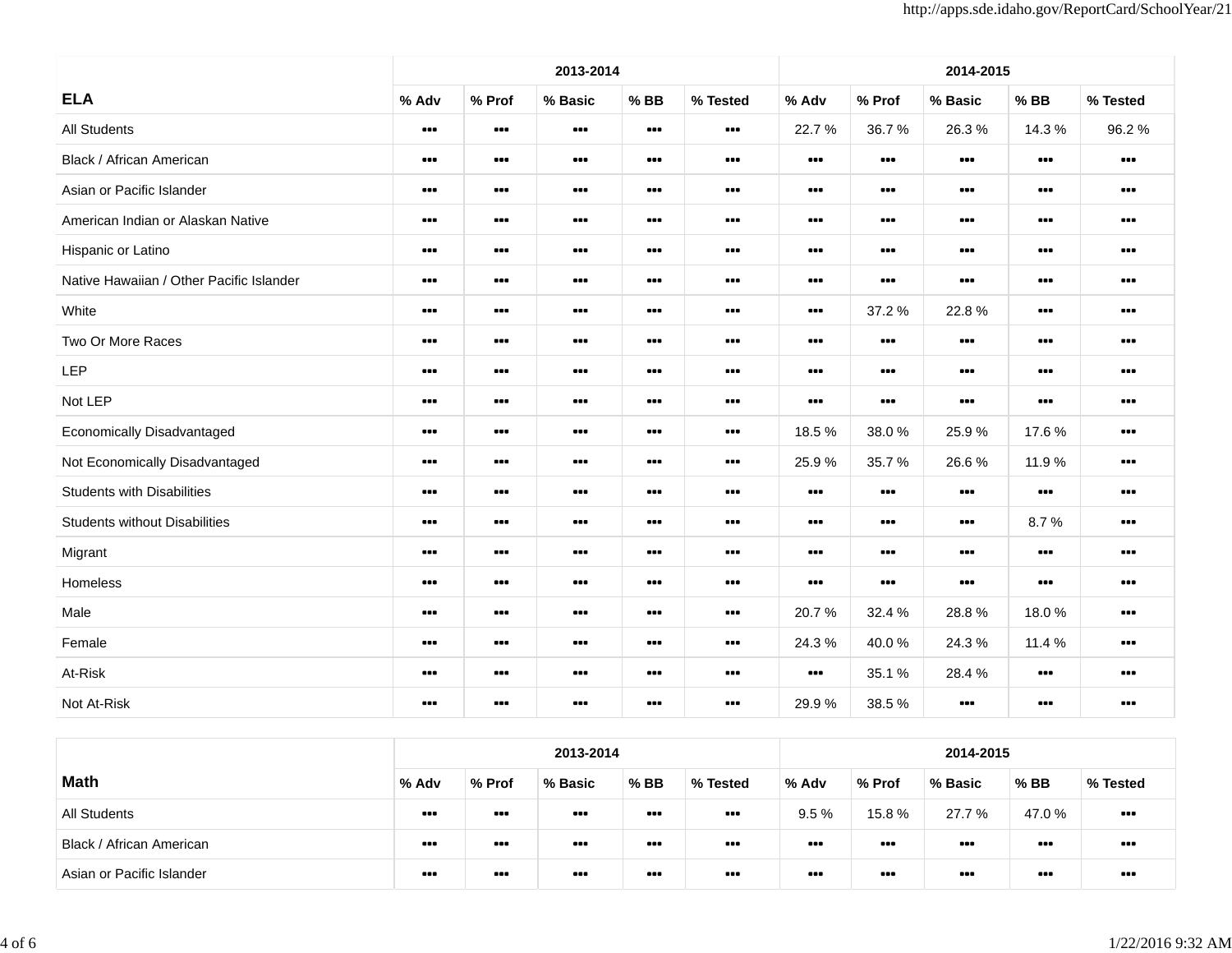|                                          |                                                              |                                                              | 2013-2014                                                    |                                                              |                                                              |                                                              |                                                              | 2014-2015                                                    |                                                              |                                                              |
|------------------------------------------|--------------------------------------------------------------|--------------------------------------------------------------|--------------------------------------------------------------|--------------------------------------------------------------|--------------------------------------------------------------|--------------------------------------------------------------|--------------------------------------------------------------|--------------------------------------------------------------|--------------------------------------------------------------|--------------------------------------------------------------|
| <b>Math</b>                              | % Adv                                                        | % Prof                                                       | % Basic                                                      | $%$ BB                                                       | % Tested                                                     | % Adv                                                        | % Prof                                                       | % Basic                                                      | $%$ BB                                                       | % Tested                                                     |
| American Indian or Alaskan Native        | $\begin{array}{cc} \bullet & \bullet & \bullet \end{array}$  | $\begin{array}{ccc} \bullet & \bullet & \bullet \end{array}$ | $\begin{array}{ccc} \bullet & \bullet & \bullet \end{array}$ | $\bullet\bullet\bullet$                                      | $\begin{array}{cc} \bullet & \bullet & \bullet \end{array}$  | $\begin{array}{cc} \bullet & \bullet & \bullet \end{array}$  | $\begin{array}{cc} \bullet & \bullet & \bullet \end{array}$  | $\begin{array}{ccc} \bullet & \bullet & \bullet \end{array}$ | $\begin{array}{ccc} \bullet & \bullet & \bullet \end{array}$ | $\begin{array}{ccc} \bullet & \bullet & \bullet \end{array}$ |
| Hispanic or Latino                       | $\bullet\bullet\bullet$                                      | $\bullet\bullet\bullet$                                      | $\begin{array}{ccc} \bullet & \bullet & \bullet \end{array}$ | $\begin{array}{cc} \bullet & \bullet & \bullet \end{array}$  | $\bullet\bullet\bullet$                                      | $\begin{array}{cc} \bullet & \bullet & \bullet \end{array}$  | $\begin{array}{ccc} \bullet & \bullet & \bullet \end{array}$ | $\begin{array}{ccc} \bullet & \bullet & \bullet \end{array}$ | 64.2 %                                                       | $\bullet\bullet\bullet$                                      |
| Native Hawaiian / Other Pacific Islander | $\begin{array}{cc} \bullet & \bullet & \bullet \end{array}$  | $\bullet\bullet\bullet$                                      | $\bullet\bullet\bullet$                                      | $\begin{array}{cc} \bullet & \bullet & \bullet \end{array}$  | $\begin{array}{cc} \bullet & \bullet & \bullet \end{array}$  | $\begin{array}{c} \bullet\bullet\bullet\end{array}$          | $\begin{array}{c} \bullet\bullet\bullet\end{array}$          | $\begin{array}{c} \bullet\bullet\bullet \end{array}$         | $\begin{array}{cc} \bullet & \bullet & \bullet \end{array}$  | $\begin{array}{cc} \bullet & \bullet & \bullet \end{array}$  |
| White                                    | $\begin{array}{ccc} \bullet & \bullet & \bullet \end{array}$ | $\bullet\bullet\bullet$                                      | $\begin{array}{ccc} \bullet & \bullet & \bullet \end{array}$ | $\begin{array}{ccc} \bullet & \bullet & \bullet \end{array}$ | $\begin{array}{ccc} \bullet & \bullet & \bullet \end{array}$ | $\begin{array}{ccc} \bullet & \bullet & \bullet \end{array}$ | $\begin{array}{ccc} \bullet & \bullet & \bullet \end{array}$ | 27.2 %                                                       | 41.1%                                                        | $\begin{array}{ccc} \bullet & \bullet & \bullet \end{array}$ |
| Two Or More Races                        | $\bullet\bullet\bullet$                                      | $\begin{array}{ccc} \bullet & \bullet & \bullet \end{array}$ | $\begin{array}{ccc} \bullet & \bullet & \bullet \end{array}$ | $\begin{array}{cc} \bullet & \bullet & \bullet \end{array}$  | $\begin{array}{cc} \bullet & \bullet & \bullet \end{array}$  | $\begin{array}{c} \bullet\bullet\bullet \end{array}$         | $\begin{array}{cc} \bullet & \bullet & \bullet \end{array}$  | $\begin{array}{c} \bullet\bullet\bullet \end{array}$         | $\begin{array}{cc} \bullet & \bullet & \bullet \end{array}$  | $\begin{array}{ccc} \bullet & \bullet & \bullet \end{array}$ |
| LEP                                      | $\bullet\bullet\bullet$                                      | $\begin{array}{ccc} \bullet & \bullet & \bullet \end{array}$ | $\begin{array}{ccc} \bullet & \bullet & \bullet \end{array}$ | $\begin{array}{cc} \bullet & \bullet & \bullet \end{array}$  |                                                              | $\begin{array}{ccc} \bullet & \bullet & \bullet \end{array}$ | $\begin{array}{ccc} \bullet & \bullet & \bullet \end{array}$ | $\begin{array}{ccc} \bullet & \bullet & \bullet \end{array}$ | $\begin{array}{ccc} \bullet & \bullet & \bullet \end{array}$ | $\begin{array}{ccc} \bullet & \bullet & \bullet \end{array}$ |
| Not LEP                                  | $\begin{array}{cc} \bullet & \bullet & \bullet \end{array}$  | $\begin{array}{ccc} \bullet & \bullet & \bullet \end{array}$ | $\begin{array}{cc} \bullet & \bullet & \bullet \end{array}$  | $\begin{array}{cc} \bullet & \bullet & \bullet \end{array}$  | $\cdots$                                                     | $\begin{array}{cc} \bullet & \bullet & \bullet \end{array}$  | $\begin{array}{cc} \bullet & \bullet & \bullet \end{array}$  | $\begin{array}{cc} \bullet & \bullet & \bullet \end{array}$  | 44.2 %                                                       | $\begin{array}{cc} \bullet & \bullet & \bullet \end{array}$  |
| Economically Disadvantaged               | $\bullet\bullet\bullet$                                      | $\begin{array}{ccc} \bullet & \bullet & \bullet \end{array}$ | $\begin{array}{cc} \bullet & \bullet & \bullet \end{array}$  | $\bullet\bullet\bullet$                                      | $\begin{array}{cc} \bullet & \bullet & \bullet \end{array}$  | $\begin{array}{cc} \bullet & \bullet & \bullet \end{array}$  | $\begin{array}{cc} \bullet & \bullet & \bullet \end{array}$  | 29.6%                                                        | 52.8%                                                        | $\begin{array}{ccc} \bullet & \bullet & \bullet \end{array}$ |
| Not Economically Disadvantaged           |                                                              | $\bullet\bullet\bullet$                                      | $\bullet\bullet\bullet$                                      | $\bullet\bullet\bullet$                                      |                                                              | $\bullet\bullet\bullet$                                      | $\begin{array}{ccc} \bullet & \bullet & \bullet \end{array}$ | 26.2%                                                        | 42.8%                                                        | $\begin{array}{ccc} \bullet & \bullet & \bullet \end{array}$ |
| <b>Students with Disabilities</b>        | $\bullet\bullet\bullet$                                      | $\begin{array}{c} \bullet\bullet\bullet \end{array}$         | $\begin{array}{cc} \bullet & \bullet & \bullet \end{array}$  | $\begin{array}{cc} \bullet & \bullet & \bullet \end{array}$  |                                                              | $\begin{array}{cc} \bullet & \bullet & \bullet \end{array}$  | $\begin{array}{cc} \bullet & \bullet & \bullet \end{array}$  | $\begin{array}{cc} \bullet & \bullet & \bullet \end{array}$  | $\begin{array}{ccc} \bullet & \bullet & \bullet \end{array}$ | $\cdots$                                                     |
| <b>Students without Disabilities</b>     | $\cdots$                                                     | $\bullet\bullet\bullet$                                      | $\begin{array}{cc} \bullet & \bullet & \bullet \end{array}$  | $\begin{array}{cc} \bullet & \bullet & \bullet \end{array}$  |                                                              | $\begin{array}{c} \bullet\bullet\bullet \end{array}$         | $\begin{array}{cc} \bullet & \bullet & \bullet \end{array}$  | $\begin{array}{c} \bullet\bullet\bullet \end{array}$         | 42.9%                                                        | $\cdots$                                                     |
| Migrant                                  | $\bullet\bullet\bullet$                                      | $\begin{array}{c} \bullet\bullet\bullet \end{array}$         | $\begin{array}{ccc} \bullet & \bullet & \bullet \end{array}$ | $\begin{array}{ccc} \bullet & \bullet & \bullet \end{array}$ | $\begin{array}{cc} \bullet & \bullet & \bullet \end{array}$  | $\begin{array}{ccc} \bullet & \bullet & \bullet \end{array}$ | $\begin{array}{ccc} \bullet & \bullet & \bullet \end{array}$ | $\bullet\bullet\bullet$                                      | $\begin{array}{ccc} \bullet & \bullet & \bullet \end{array}$ | $\begin{array}{ccc} \bullet & \bullet & \bullet \end{array}$ |
| Homeless                                 | $\begin{array}{cc} \bullet & \bullet & \bullet \end{array}$  | $\begin{array}{ccc} \bullet & \bullet & \bullet \end{array}$ | $\begin{array}{cc} \bullet & \bullet & \bullet \end{array}$  | $\begin{array}{cc} \bullet & \bullet & \bullet \end{array}$  | $\begin{array}{cc} \bullet & \bullet & \bullet \end{array}$  | $\begin{array}{cc} \bullet & \bullet & \bullet \end{array}$  | $\begin{array}{cc} \bullet & \bullet & \bullet \end{array}$  | $\begin{array}{cc} \bullet & \bullet & \bullet \end{array}$  | $\bullet\bullet\bullet$                                      | $\begin{array}{ccc} \bullet & \bullet & \bullet \end{array}$ |
| Male                                     | $\bullet\bullet\bullet$                                      | $\begin{array}{c} \bullet\bullet\bullet \end{array}$         | $\begin{array}{ccc} \bullet & \bullet & \bullet \end{array}$ | $\begin{array}{cc} \bullet & \bullet & \bullet \end{array}$  |                                                              | 12.5 %                                                       | 16.1%                                                        | 25.0%                                                        | 46.4%                                                        | $\begin{array}{cc} \bullet & \bullet & \bullet \end{array}$  |
| Female                                   | $\cdots$                                                     | $\cdots$                                                     | $\begin{array}{ccc} \bullet & \bullet & \bullet \end{array}$ | $\begin{array}{ccc} \bullet & \bullet & \bullet \end{array}$ |                                                              | 7.1 %                                                        | 15.6%                                                        | 29.8%                                                        | 47.5 %                                                       | $\cdots$                                                     |
| At-Risk                                  | $\begin{array}{cc} \bullet & \bullet & \bullet \end{array}$  | $\begin{array}{ccc} \bullet & \bullet & \bullet \end{array}$ | $\begin{array}{cc} \bullet & \bullet & \bullet \end{array}$  | $\begin{array}{cc} \bullet & \bullet & \bullet \end{array}$  | $\begin{array}{cc} \bullet & \bullet & \bullet \end{array}$  | $\begin{array}{cc} \bullet & \bullet & \bullet \end{array}$  | $\begin{array}{c} \bullet\bullet\bullet\end{array}$          | 28.9%                                                        | 55.6%                                                        | $\begin{array}{cc} \bullet & \bullet & \bullet \end{array}$  |
| Not At-Risk                              | $\bullet\bullet\bullet$                                      | $\bullet\bullet\bullet$                                      | $\begin{array}{ccc} \bullet & \bullet & \bullet \end{array}$ | $\bullet\bullet\bullet$                                      |                                                              | $\begin{array}{ccc} \bullet & \bullet & \bullet \end{array}$ | $\begin{array}{ccc} \bullet & \bullet & \bullet \end{array}$ | 26.3%                                                        | 37.3 %                                                       | $\bullet\bullet\bullet$                                      |

|                                          |                         |                         | 2013-2014               |                         |                                                              | 2014-2015               |                                                              |                                                              |                         |                                                              |
|------------------------------------------|-------------------------|-------------------------|-------------------------|-------------------------|--------------------------------------------------------------|-------------------------|--------------------------------------------------------------|--------------------------------------------------------------|-------------------------|--------------------------------------------------------------|
| <b>Science</b>                           | % Adv                   | % Prof                  | % Basic                 | $%$ BB                  | % Tested                                                     | % Adv                   | % Prof                                                       | % Basic                                                      | $%$ BB                  | % Tested                                                     |
| <b>All Students</b>                      | 27.0 %                  | 39.0 %                  | 12.4 %                  | 21.6%                   | $\begin{array}{cc} \bullet & \bullet & \bullet \end{array}$  | 27.6 %                  | 26.4 %                                                       | 11.8 %                                                       | 34.3 %                  | $\begin{array}{ccc} \bullet & \bullet & \bullet \end{array}$ |
| Black / African American                 | $\bullet\bullet\bullet$ | $\bullet\bullet\bullet$ | $\bullet\bullet\bullet$ | $\bullet\bullet\bullet$ | $\bullet\bullet\bullet$                                      | $\bullet\bullet\bullet$ | $\begin{array}{c} \bullet\bullet\bullet \end{array}$         | $\bullet\bullet\bullet$                                      | $\bullet\bullet\bullet$ | $\begin{array}{ccc} \bullet & \bullet & \bullet \end{array}$ |
| Asian or Pacific Islander                | $\bullet\bullet\bullet$ | $\bullet\bullet\bullet$ | $\bullet\bullet\bullet$ | $\bullet\bullet\bullet$ | $\bullet\bullet\bullet$                                      | $\bullet\bullet\bullet$ | $\begin{array}{c} \bullet\bullet\bullet \end{array}$         | $\bullet\bullet\bullet$                                      | -                       | $\begin{array}{cc} \bullet & \bullet & \bullet \end{array}$  |
| American Indian or Alaskan Native        | $\bullet\bullet\bullet$ | $\bullet\bullet\bullet$ | $\bullet\bullet\bullet$ | $\bullet\bullet\bullet$ | $\begin{array}{cc} \bullet & \bullet & \bullet \end{array}$  | $\bullet\bullet\bullet$ | $\bullet\bullet\bullet$                                      | $\bullet\bullet\bullet$                                      | $\bullet\bullet\bullet$ | $\bullet\bullet\bullet$                                      |
| Hispanic or Latino                       | $\bullet\bullet\bullet$ | $\bullet$               | 20.7 %                  | 27.6%                   | $\begin{array}{ccc} \bullet & \bullet & \bullet \end{array}$ | $\bullet\bullet\bullet$ | $\begin{array}{ccc} \bullet & \bullet & \bullet \end{array}$ | $\begin{array}{ccc} \bullet & \bullet & \bullet \end{array}$ | $\bullet\bullet\bullet$ | $\begin{array}{ccc} \bullet & \bullet & \bullet \end{array}$ |
| Native Hawaiian / Other Pacific Islander | $\cdots$                | $\bullet\bullet\bullet$ | $\bullet\bullet\bullet$ | $\bullet\bullet\bullet$ | $\begin{array}{ccc} \bullet & \bullet & \bullet \end{array}$ | $\bullet\bullet\bullet$ | $\bullet\bullet\bullet$                                      | $\bullet\bullet\bullet$                                      | $\bullet\bullet\bullet$ | $\begin{array}{ccc} \bullet & \bullet & \bullet \end{array}$ |